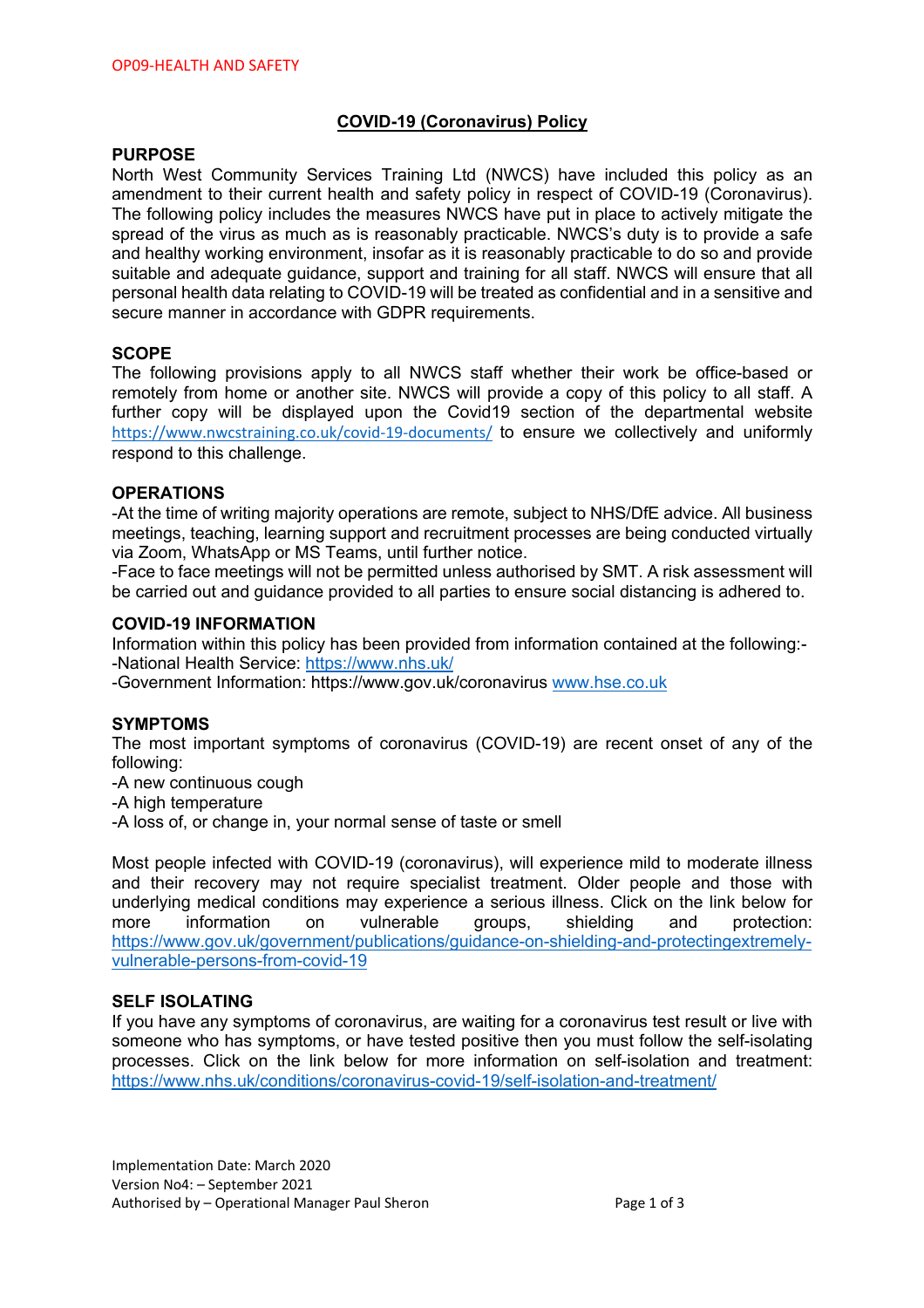# **SICK LEAVE ARRANGEMENTS**

-If you have any of the coronavirus symptoms, a cough/sneezing/fever, or feel poorly, contact your doctor. If you are worried, you can access the following website https://www.nhs.uk/using-the-nhs/nhs-services/urgent-and-emergency-care/nhs-111/ for further support and quidance.

-Once the Tier 3 restrictions have been lifted and centre-based operations have resumed; it may be possible for you to work remotely, should you become ill with COVID-19 symptoms, depending upon how severe your symptoms are.

-If you have a positive COVID-19 diagnosis, you must follow the NHS medical advice you would have been provided with. Only after you have fully recovered, with a doctor's note confirming your recovery, can you return to work.

### **REMOTE WORKING APPROVAL**

- 1. Meetings are conducted virtually, during lockdown. In all cases this will be approved by SMT.
- 2. If a family member within your household has COVID-19 symptoms but has not been tested then you must follow the guidance for self-isolation until such time as the person has been tested and the result is negative, can you return to work.
- 3. If you have been in close contact with someone infected by COVID-19, there would a high risk of infection you should cease work duties and inform SMT immediately to discuss arrangements to commence the self-isolation process. Whether you should work at home will be decided by SMT.
- 4. If you're a parent and you have to stay at home with your children, you should speak with SMT immediately.
- 5. If you need to provide care to a family member infected by COVID-19, you should follow the guidance in points 3 and 4 above.

## **TRAVELING/COMMUTING MEASURES**

-All work-related visits and events involving physical contact are prohibited during lockdown. -If you normally commute to the office by public transport and do not have other alternatives, then you must follow the safe distancing guidance provided by the Government https://www.gov.uk/guidance/coronavirus-covid-19-safer-travelguidance-for-passengers -If you travel by car, where possible please ensure you travel alone and not with another work colleague.

## **RESUMING CENTRE WORKING AND CLIENT-BASED VISITS**

-When it is deemed legal and safe to resume centre-based operations SMT will conduct a company briefing to establish that all staff have accessed, read and understood the new procedures; ensuring every effort has been made to ensure staff safety.

-All COVID-19 relevant policies and information has been published to our website https://www.nwcstraining.co.uk/covid-19-documents/ and uploaded to the quality manual for staff and stakeholders, to ensure all staff understand the specific quidance on keeping themselves and others safe and well during the pandemic.

-All workplace employers will be asked to forward copies of their own operational arrangements to NWCS before allowing NWCS staff to visit their premises.

## **GENERAL HEALTH, SAFETY AND WELLBEING**

-Ensure your work clothes are clean and changed daily.

-Increase the frequency of hand washing, after using the toilet, before eating, using the 20 second hand-washing rule, numerous sanitisers and designated bins are also provided. -If you use a tissue, discard it properly in the designated tissue bins and wash/sanitise your hands immediately

Implementation Date: March 2020 Version No4: – September 2021 Authorised by – Operational Manager Paul Sheron Page 2 of 3